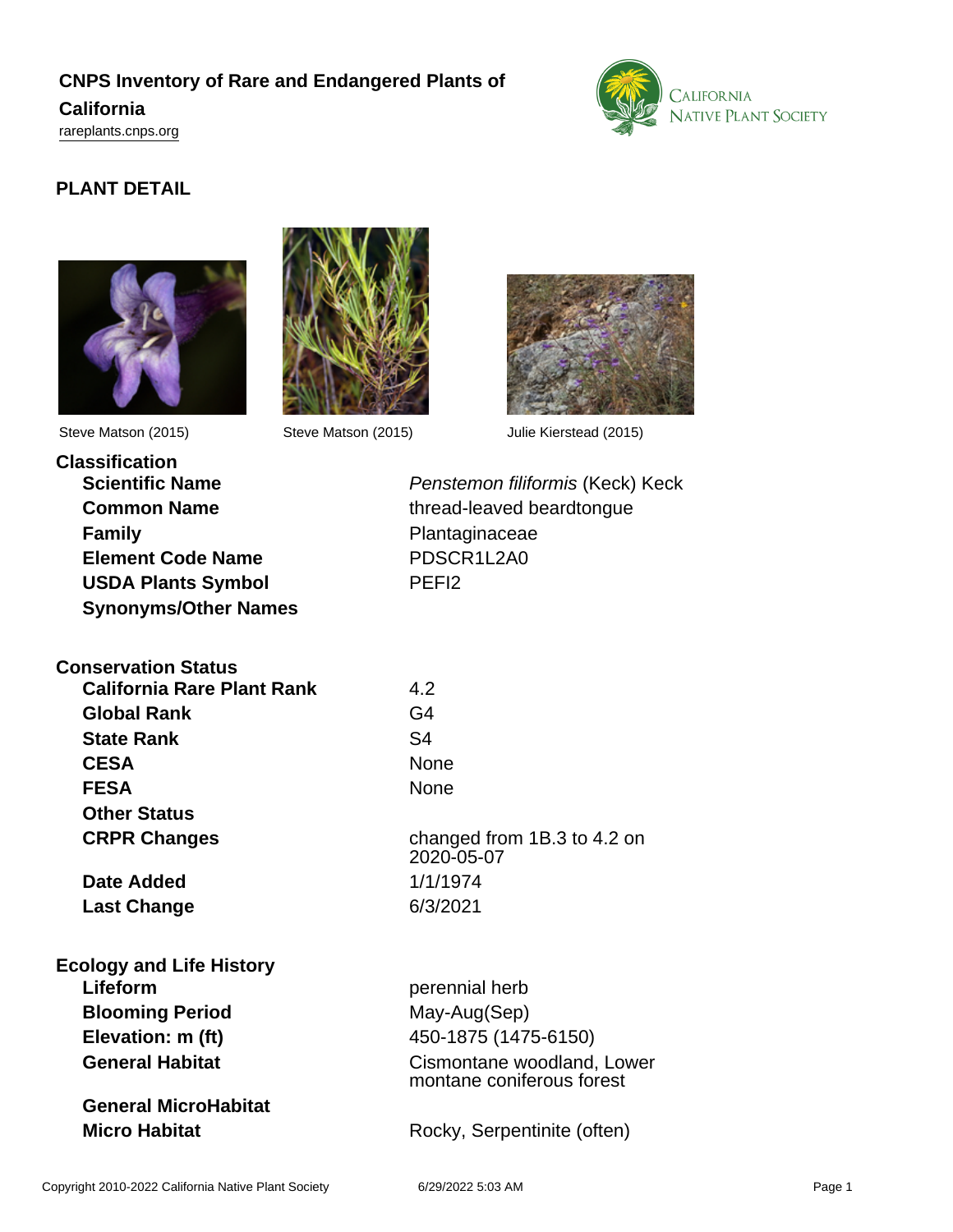# **Element Occurrence Data from California Natural Diversity Database Total Element Occurrences** 95 **Element Occurrence Ranks** Excellent (A) 7 Good (B) 45 Fair  $(C)$  12 Poor (D) 1 None  $(X)$  0 Unknown (U) 30 **Occurrence Status**  $Historical, > 20 \text{ years}$  40  $Recent,  $< 20$  years 55$ **Presence** Presumed Extant 95 Possibly Extirpated 0 Presumed Extirpated 0

#### **Location**

**CA Endemic** Yes

### **Counties**

Shasta (SHA), Siskiyou (SIS), Trinity (TRI)

#### **States**

California (CA)

### **Quads**

Caribou Lake (4112218), Carrville (4112216), Chicken Hawk Hill (4112214), Covington Mill (4012287), Damnation Peak (4012285), Dunsmuir (4112223), Lamoine (4012284), Mumbo Basin (4112225), Papoose Creek (4012276), Rush Creek Lakes (4012278), Schell Mtn. (4012275), Seven Lakes Basin (4112224), Siligo Peak (4012288), Tangle Blue Lake (4112226), Tombstone Mtn. (4112213), Trinity Center (4012286), Trinity Dam (4012277), Whisky Bill Peak (4112215), Ycatapom Peak (4112217)

#### **Notes**

Definitions of codes preceding a county and/or quad:

\* Presumed extirpated

(\*) Possibly extirpated

Species may be present in other areas where conditions are favorable. These data should NOT be substituted for pre-project review or for on-site surveys.

### **General Notes**

Changed from 1B.3 to 4.2 on 2020-05-07

More common than originally known. Possibly threatened by logging, road maintenance, and recreation. Reported to tolerate some types of disturbance. Confused with P. laetus var. sagittatus. See University of California Publications in Botany 16:394 (1932) for original description.